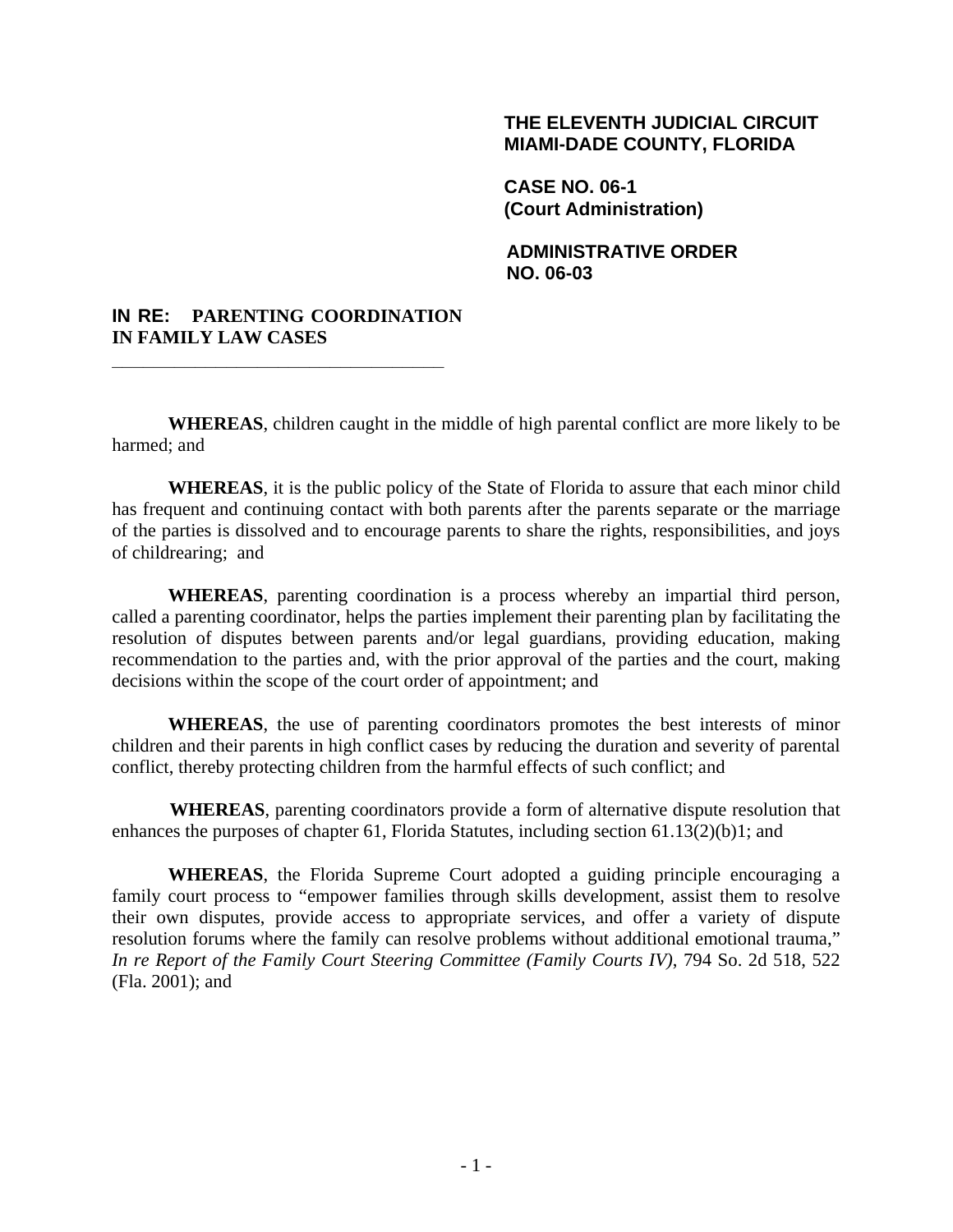**WHEREAS**, the adoption of the following provisions will provide for the proper administration of parenting coordination within this circuit;

**NOW, THEREFORE**, pursuant to the authority vested in me as Chief Judge of the Eleventh Judicial Circuit of Florida, it is hereby **ORDERED**:

1. With the consent of the parties, the court may appoint a parenting coordinator to assist them to effectively implement existing court orders on issues of shared parenting, as provided for in this Administrative Order and the Order of Referral to Parenting Coordinator [Attachment A] when:

- A. The parties have failed to adequately implement their parenting plan in relation to the child(ren) who are subject(s) of the proceedings;
- B. Mediation has not been successful or has been determined by the court to be inappropriate;
- C. The court finds that appointment of a parenting coordinator is necessary to protect the child(ren) from harm caused by the parents' failure to implement the parenting plan;
- D. The parties can afford to pay for the parenting coordinator's services or the services of the parenting coordinator can be provided at no expense to the parties; and
- E. The court has entered a temporary or final order setting out the nature and extent of the contact between the child(ren) and each parent (hereinafter the "Parenting Plan").

2. Parenting coordinators shall not be appointed in chapter 39 or chapter 741 proceedings.

3. Before appointing a parenting coordinator, the court should consider any domestic violence, injunction for protection, other known history of criminal violence, or other known indication of danger, and assess whether there appear to be any issues which might compromise the safety of the parties, their child(ren), the parenting coordinator, or any other person, or in any other manner compromise the integrity of the parenting coordinator process. The court shall consider any heightened safety risk or imbalance of power often present during the pendency of a temporary Parenting Plan. If the court finds any circumstances which appear to compromise the safety of any person or the integrity of the process, the court shall not appoint a parenting coordinator.

 4. After the appointment of the parenting coordinator, the court should terminate the parenting coordination process if the court finds domestic violence issues or any other circumstances which appear to compromise the safety of any person or the integrity of the process.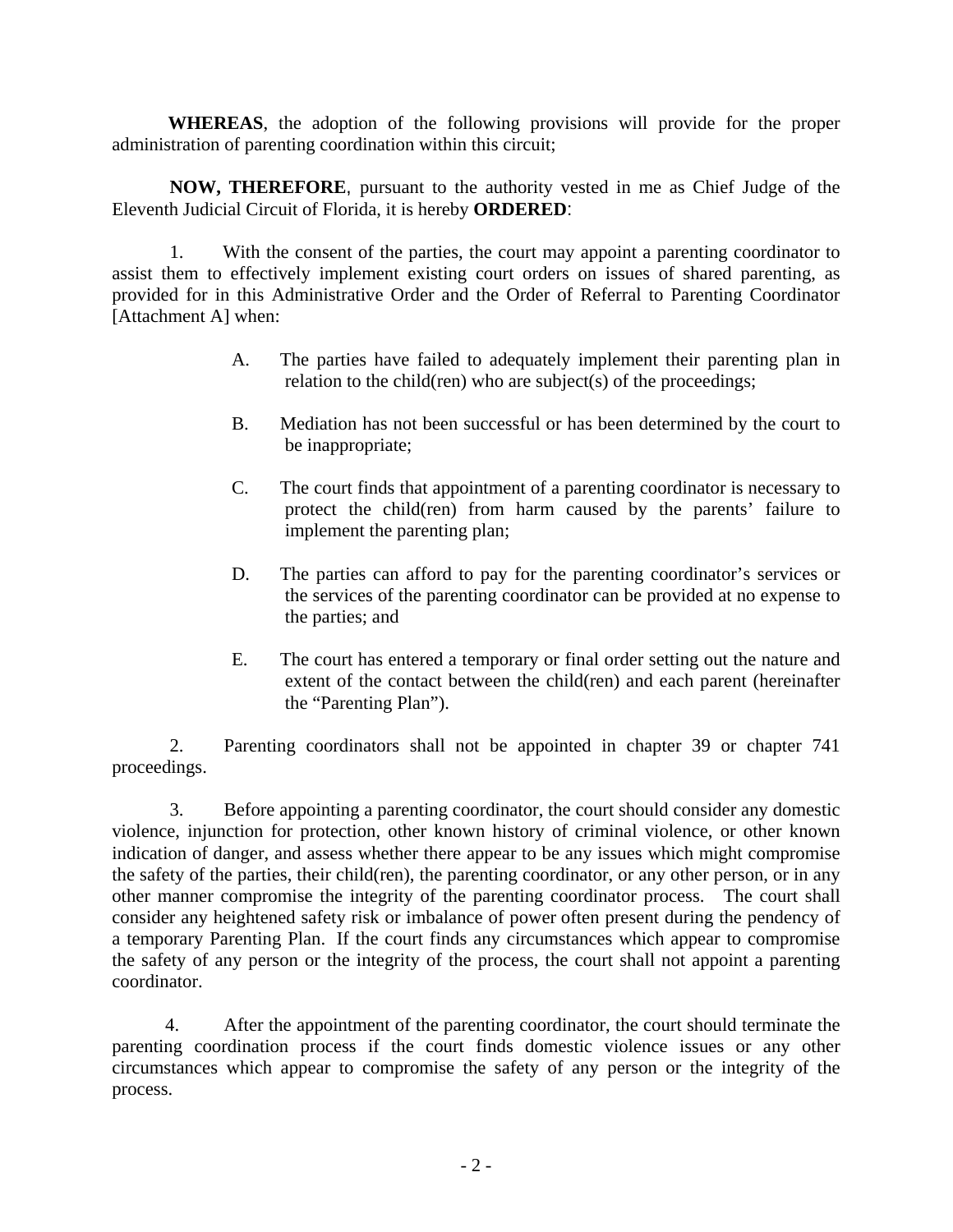5. The parenting coordination process shall be neither confidential nor privileged.

 6. Within 10 days of referral to parenting coordination, the parties may agree upon a parenting coordinator who meets the qualifications listed below, or someone who, in the opinion of the parties and upon approval by the court, is otherwise qualified by training or experience to serve as a parenting coordinator for the case.

7. If the parties cannot agree on a parenting coordinator within 10 days, the Family Court Services will select a parenting coordinator who meets all of the following qualifications:

- A. Licensure as a mental health professional pursuant to chapters 490 or 491**,**  Florida Statutes, or Florida Supreme Court Certified Family Mediator with Masters in Mental Health;
- B. Three years of post licensure practice with extensive experience in the following disciplines; family systems theory, developmental psychology, high conflict divorce resolution techniques including mediation, children adjustment issues specific to divorce including parental alienation, domestic abuse, and knowledge of the legal facets of divorce;
- C. Completion of a Florida Supreme Court Certified Family Mediation Course; and
- D. Completion of a four hour  $11<sup>th</sup>$  Circuit Court Specific Training Course.

 8. The court shall not appoint a person to serve as parenting coordinator who, in any jurisdiction:

- A. Has been convicted or had adjudication withheld on a charge of child abuse, child neglect, domestic violence, parental kidnapping or interference with custody;
- B. Has admitted to having, or has been found by a court in a child protection hearing to have, abused, neglected, or abandoned a child;
- C. Has consented to an adjudication or a withhold of adjudication of a petition for dependency; or
- D. Is or has been a respondent in a final order of protection against domestic violence.

A parenting coordinator shall report to the court immediately if any of the circumstances described in  $8(A) - 8(D)$  occur, and the court shall appoint a new parenting coordinator if the process is to continue.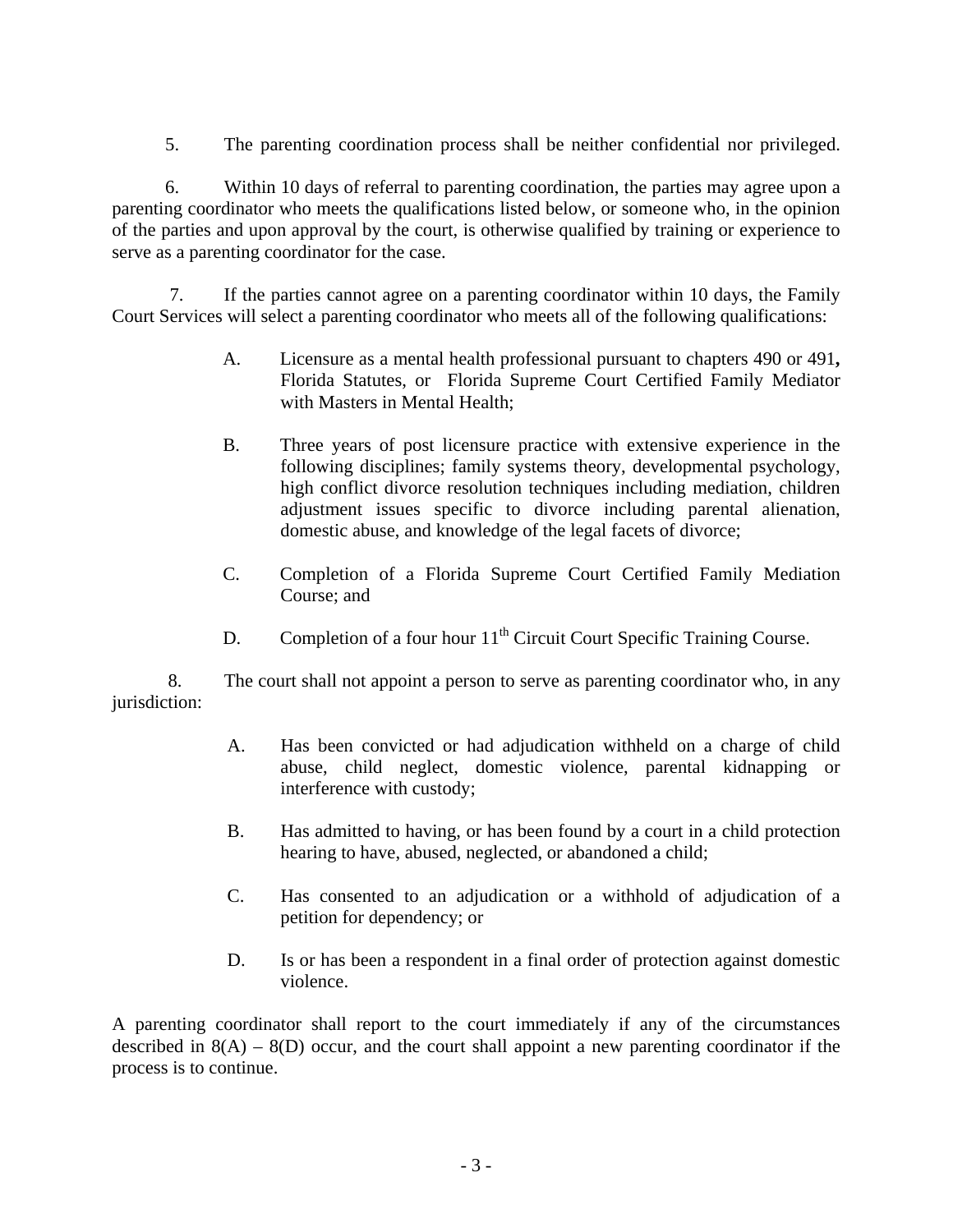9. For the purposes of this Administrative Order, a non-substantive change is a modification to the Parenting Plan that does not:

- A. Significantly change the quantity or decrease the quality of time the child spends with each parent;
- B. Modify the designation of primary or secondary residential parent or rotating custody status established in the Parenting Plan;
- C. Modify the overall designation of shared or sole parental responsibility; or
- D. Modify or add any terms of supervised visitation**.**
- 10. The court may order the parenting coordinator to:
	- A. Monitor implementation of a voluntary or court-ordered Parenting Plan or parenting schedule;
	- B. Facilitate the resolution of disputes regarding the implementation of the Parenting Plan or parenting issues, provided such resolution does not involve a substantive change to the Parenting Plan. If there is a history of domestic violence, the parenting coordinator shall not facilitate negotiation of any issue unless the court has made a finding on the record that the history of domestic violence will not compromise the negotiation process. If the court has authorized the facilitation of negotiation when there is a history of domestic violence, the facilitation process shall not involve one party negotiating directly with the other or the parties being required to be present in the same place;
	- C. Recommend to parents strategies for implementing the Parenting Plan, the schedule, or resolving other parenting issues. Such recommendations may include that one or both parents avail themselves of accessible and appropriate community resources, including but not limited to random drug screens, parenting classes, and individual psychotherapy or family counseling, if there is a history or evidence that such referrals are appropriate;
	- D. Recommend to the parents changes to the Parenting Plan that do not involve a substantive change;
	- E. Educate the parents to effectively:
		- i. Parent in a manner that minimizes conflicts;
		- ii. Communicate and negotiate with each other and their child(ren);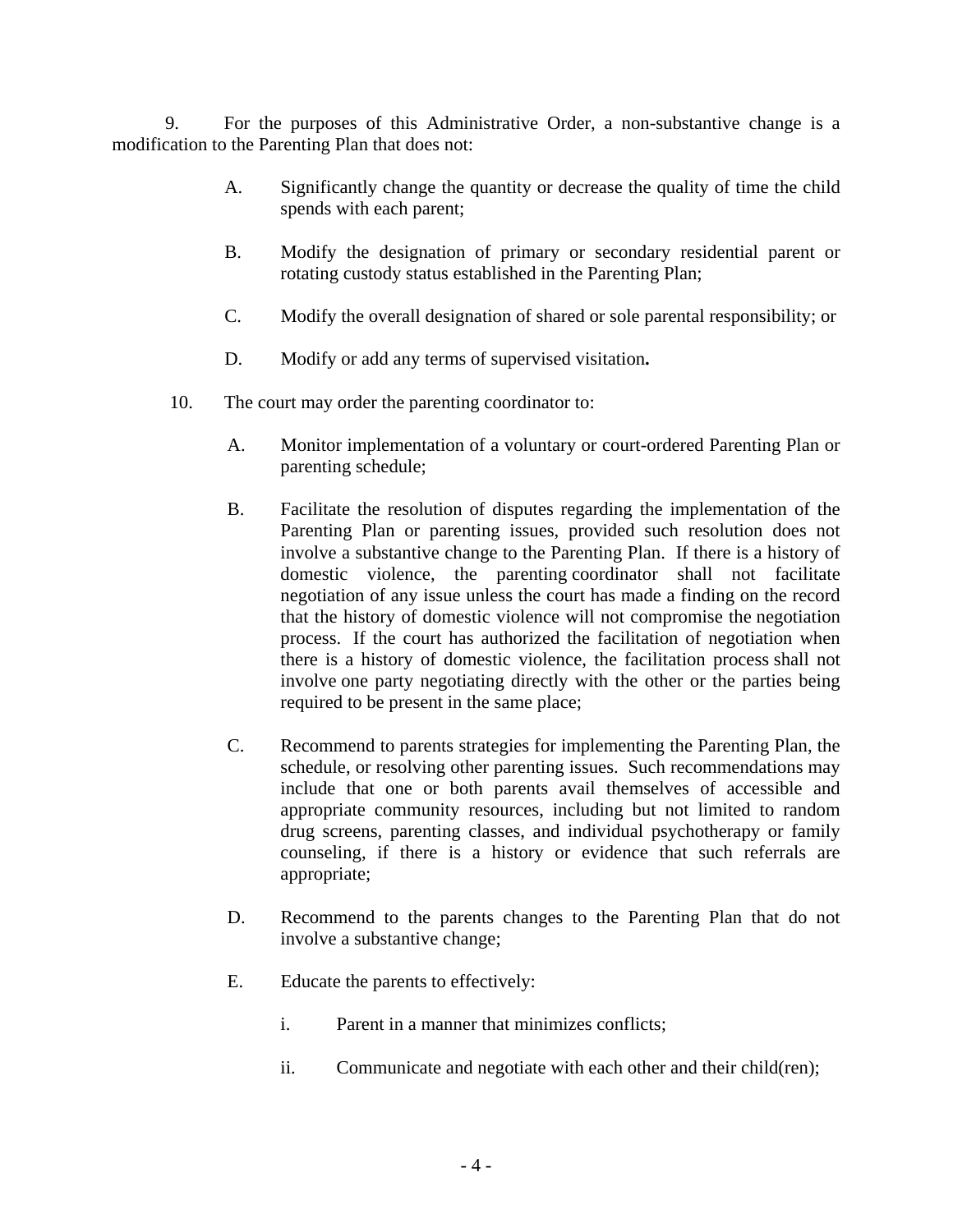- iii. Develop and apply appropriate parenting skills;
- iv. Understand principles of child development and issues facing child(ren) when their parents no longer live together;
- v. Disengage from the other parent when engagement leads to conflicts and non-cooperation;
- vi. Identify the sources of their conflict with each other and work jointly to minimize conflict and lessen its deleterious effects on the child(ren); and
- vii. Allow the child(ren) to grow up free from the threat of being caught in the middle of their parents' disputes.
- G. Report to the court regarding compliance with the parenting coordination process which could include recommendations to the court concerning how to more effectively implement the parenting coordination process;
- H. Report to the court the extent of parents' compliance with other court orders [therapy, drug tests, child therapy] without providing a recommendation on what should be done regarding any lack of compliance;
- I. Identify to the court the need for a decision on a particular parenting issue but not recommend the specific resolution of the decision;
- J. Communicate with the parents and their child(ren), separately or together, in person or by telephone; and
- K. Provide information to health care providers and mental health providers for the parents and the child(ren), and to any other third parties, when reasonably deemed necessary by the parenting coordinator.

11. With the express consent of the parties and provided that there is no history or evidence of domestic violence which would make any of the following inappropriate, the court order appointing the parenting coordinator may:

- A. Provide the parenting coordinator with temporary decision-making authority to resolve non-substantive disputes between the parties until such time as a court order is entered modifying the decision;
- B. Authorize the parenting coordinator to have access to confidential and privileged records; and
- C. Authorize the parenting coordinator to make recommendations to the court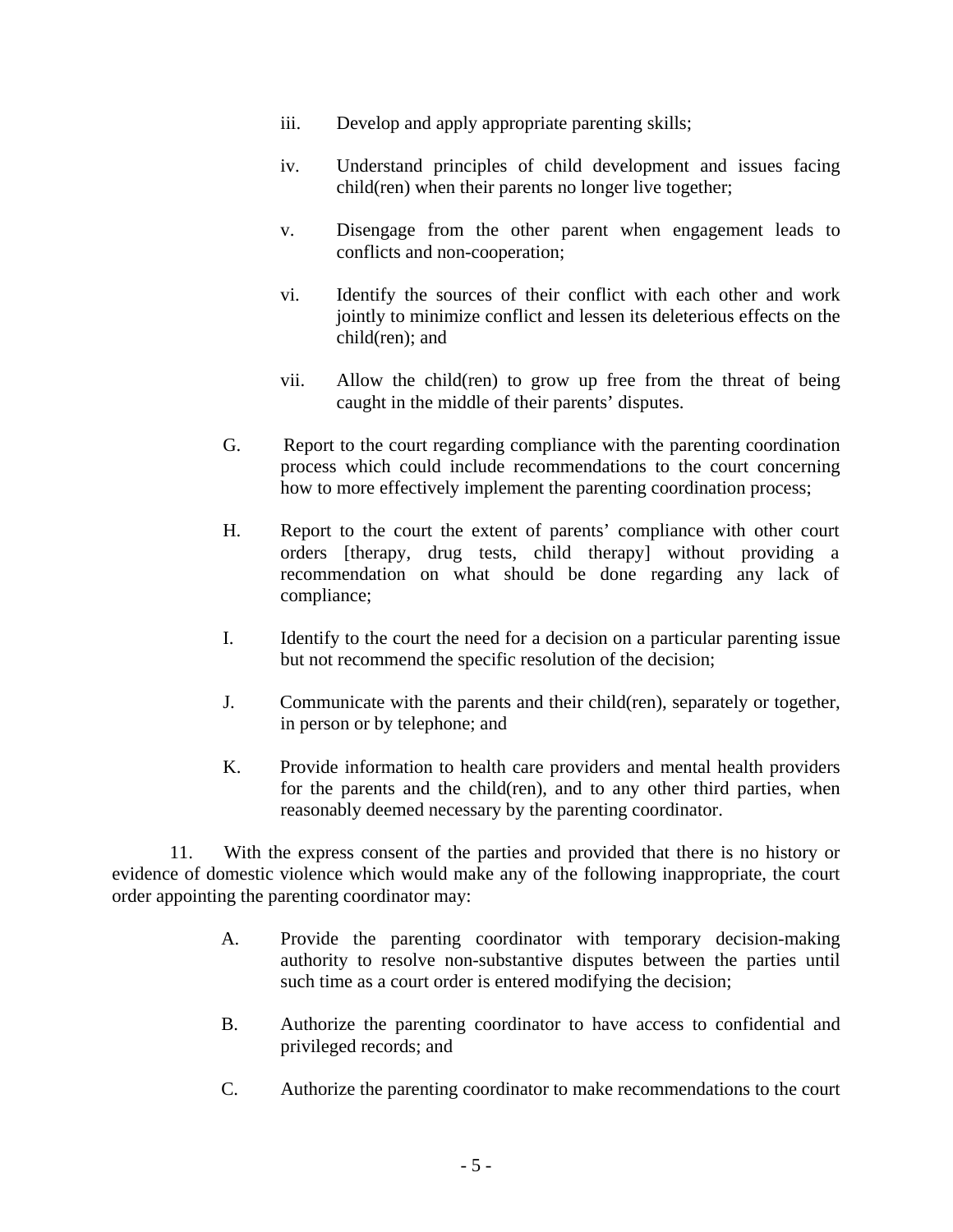### concerning non-substantive modifications to the Parenting Plan.

12. A parenting coordinator may not serve in any of the following roles for any party or other immediate family member for whom the parenting coordinator is providing or has provided parenting coordination services:

- A. Custody evaluator or investigator;
- B. Mediator pursuant to chapter 44, Florida Statutes;
- C. Psychotherapist;
- D. Guardian ad litem;
- E. Attorney; or
- F. Visitation Supervisor.
- 13. A parenting coordinator may not:
	- A. Address financial matters between the parties;
	- B. Make a recommendation to the court as to a substantive change in the Parenting Plan;
	- C. Modify the substantive rights of the parties as provided in the parenting agreement or other valid order;
	- D. If domestic violence is present or suspected, bring the parties within proximity of each other or facilitate party communication which could create the opportunity for violence or abuse or otherwise compromise the parenting coordination process; or
	- E. Release confidential information, which is otherwise protected, that the parenting coordinator has received from other professionals except as may be ordered by the court or expressly agreed to by the necessary parties.

14. A parenting coordinator is not required to provide crisis intervention services or provide services during evenings or weekends.

 15. The parenting coordinator is appointed until discharged by the court or as provided in the order of appointment. The parenting coordinator may apply directly to the court for a discharge and shall provide the parties and counsel with notice of the application for discharge. The court may discharge the parenting coordinator without a hearing unless either party requests a hearing in writing within 10 days on the application for discharge.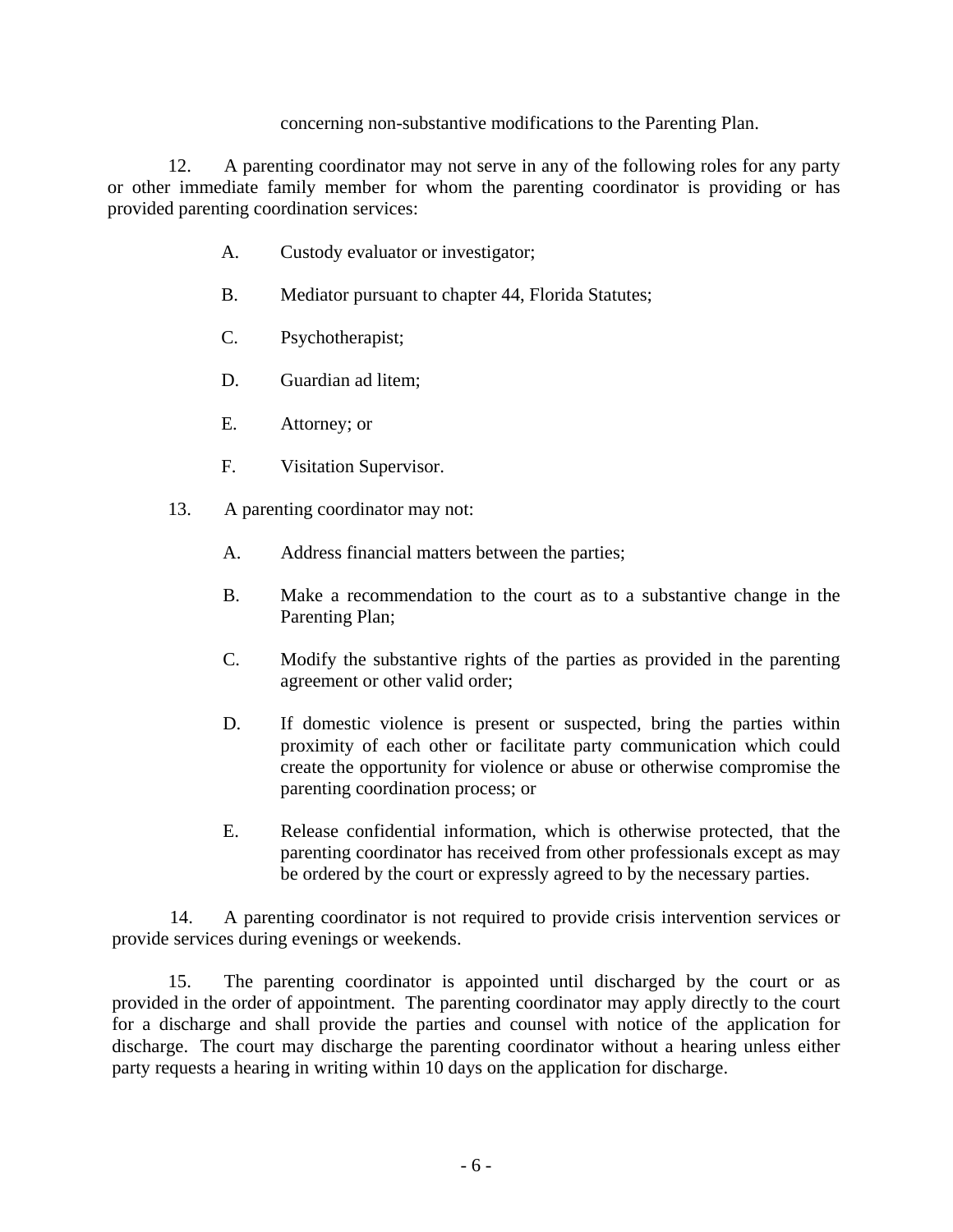16. Either party may seek to suspend or terminate the parenting coordination process by filing a motion with the court. The parenting coordinator's services may not be terminated by either of the parties without order of the court.

This Order shall take effect on February 13, 2006 and shall remain in effect until further order of the Court.

**DONE AND ORDERED** in Chambers at Miami-Dade, Florida, this \_\_\_\_\_\_ day of February, 2006.

> \_\_\_\_\_\_\_\_\_\_\_\_\_\_\_\_\_\_\_\_\_\_\_\_\_\_\_\_\_\_\_\_\_\_\_\_\_ **JOSEPH P. FARINA, CHIEF JUDGE ELEVENTH JUDICIAL CIRCUIT OF FLORIDA**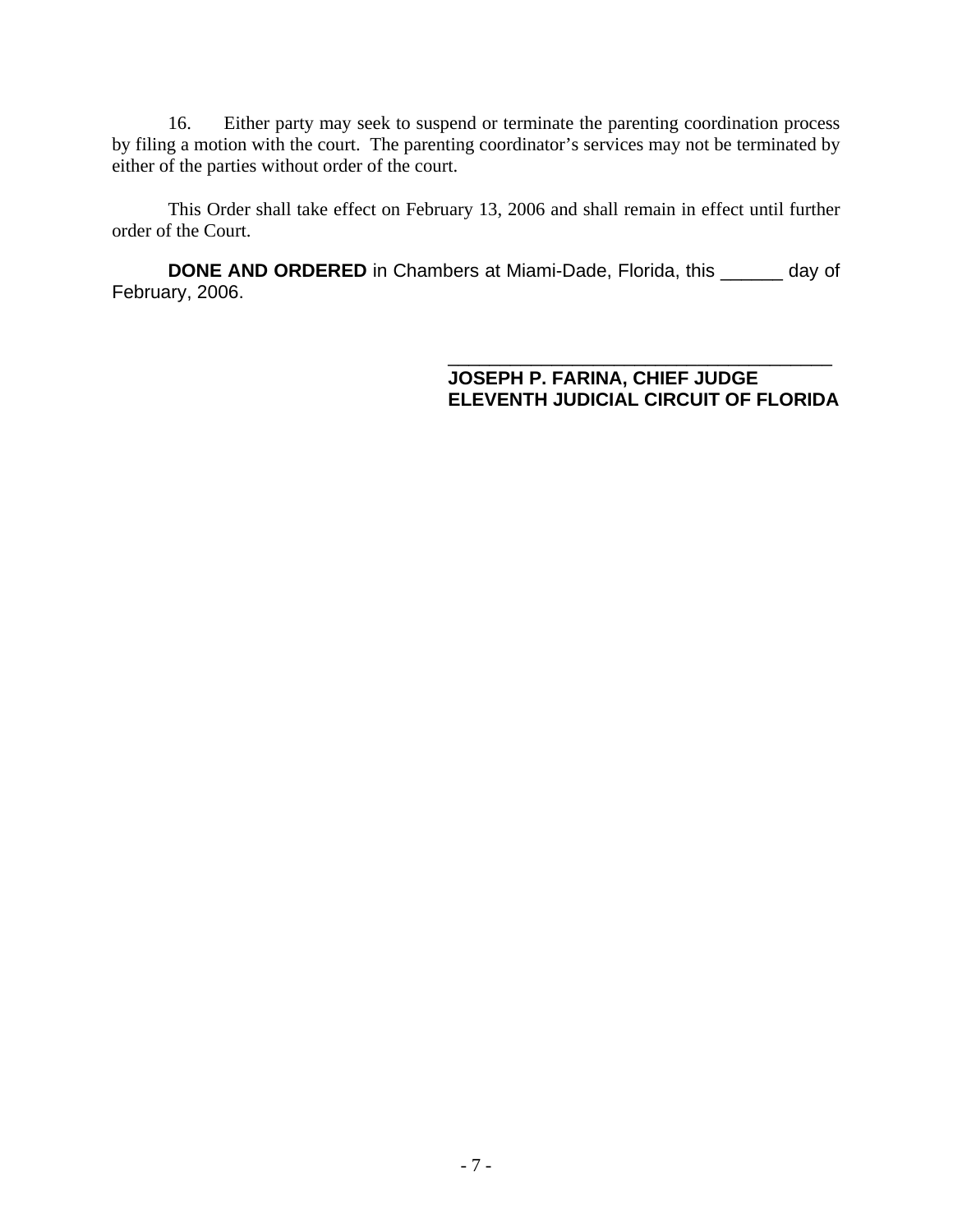# **ATTACHMENT "A"**

# **IN THE CIRCUIT COURT OF THE ELEVENTH JUDICIAL CIRCUIT IN AND FOR MIAMI-DADE COUNTY, FLORIDA**

### **FAMILY DIVISION**

**CASE NO. 2006-DR-**

**IN RE:** 

**THE MARRIAGE OF** 

 **Petitioner,** 

a**nd** 

 **Respondent.** 

**\_\_\_\_\_\_\_\_\_\_\_\_\_\_\_\_\_\_\_\_\_\_\_\_\_\_\_\_\_\_\_** 

### **ORDER OF REFERRAL TO PARENTING COORDINATOR**

This matter came before the court, on this \_\_\_\_\_\_\_\_\_\_\_\_\_ day of \_\_\_\_\_\_\_\_\_\_\_\_\_\_\_\_\_ 20 The court has determined that this case is appropriate for parenting coordination in accordance with Administrative Order 06-03 and with consent of the parties, it is **ORDERED**:

1. The parties will be referred to Family Court Services for the designation of a parenting coordinator to this case. Family Court Services will inform the Court of the parenting coordinator designated.

 The parenting coordinator is defined as a licensed mental health provider and/or a certified family mediator with a minimum of three years of extensive experience in the following disciplines; family systems theory, developmental psychology, high conflict divorce resolution techniques including mediation, children adjustment issues specific to divorce including parental alienation, domestic abuse, and knowledge of the legal facets of divorce.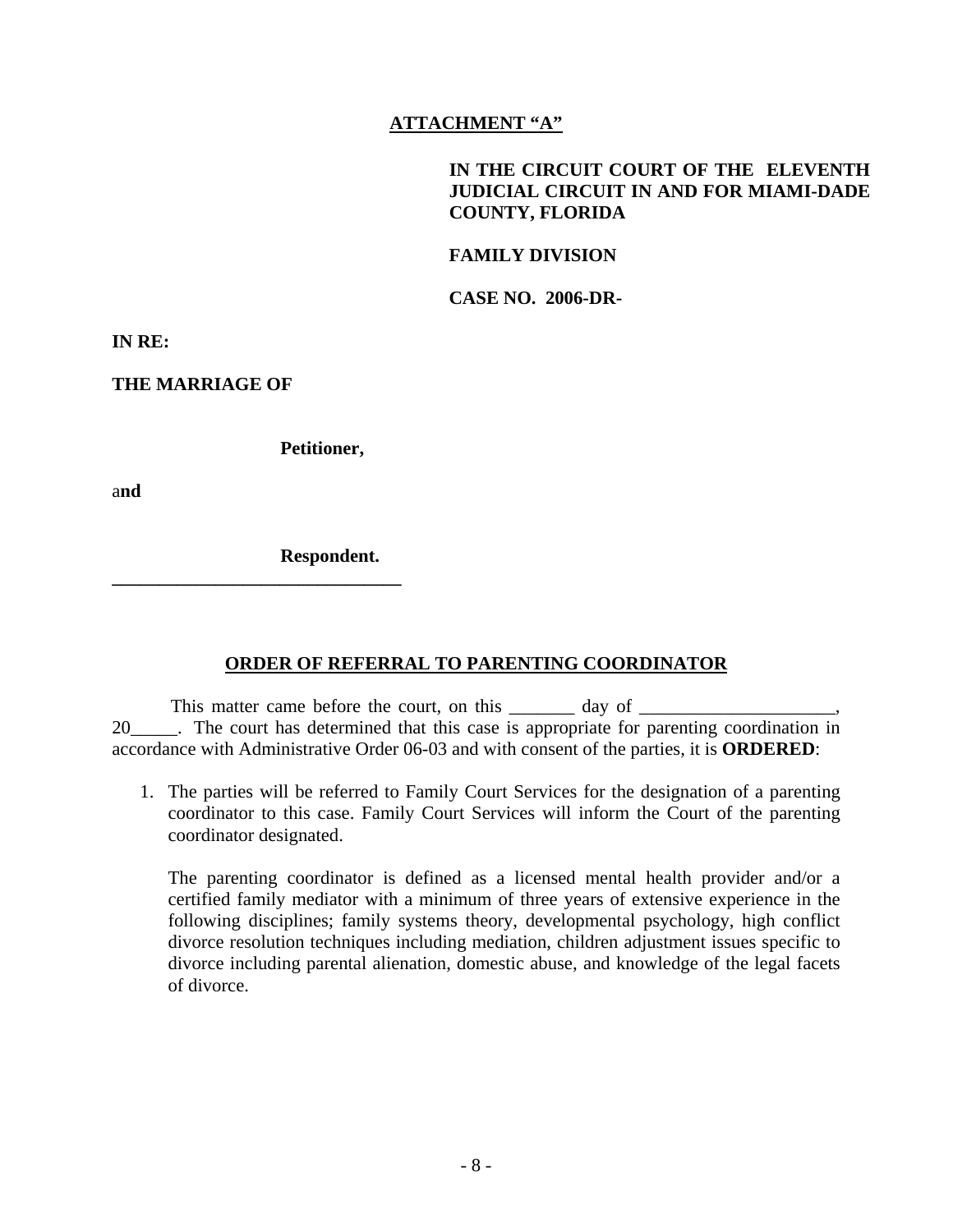|  | <b>Parenting Coordinator, Whose name, address and phone number are:</b> |
|--|-------------------------------------------------------------------------|
|--|-------------------------------------------------------------------------|

|    | Name:                                                                                                                                    | <u> 1980 - Jan Barbara de Barbara, poeta esperanto-se especial de la provincia de la provincia de la provincia d</u>  |
|----|------------------------------------------------------------------------------------------------------------------------------------------|-----------------------------------------------------------------------------------------------------------------------|
|    | Address:                                                                                                                                 |                                                                                                                       |
|    | Telephone:                                                                                                                               | <u> 1989 - Andrea Stadt Britain, amerikansk politik (* 1958)</u>                                                      |
|    | Is hereby appointed as Parenting Coordinator for the parties with regard to the<br>following minor child (ren) whose names and ages are: |                                                                                                                       |
|    | Name:                                                                                                                                    |                                                                                                                       |
|    | Name:<br><u> 1989 - Jan James James Barnett, fransk politik (d. 1989)</u>                                                                | Age: $\angle$ / /                                                                                                     |
|    | Name:<br><u> 2000 - 2000 - 2000 - 2000 - 2000 - 2000 - 2000 - 2000 - 2000 - 2000 - 2000 - 2000 - 2000 - 2000 - 2000 - 200</u>            | Age: $\angle$ / /                                                                                                     |
|    | Name:                                                                                                                                    | $\overline{\phantom{a}}$ Age: $\frac{\phantom{a}}{\phantom{a}}$                                                       |
| 2. | <b>Parties and Counsel</b>                                                                                                               |                                                                                                                       |
|    | The father is:                                                                                                                           |                                                                                                                       |
|    | whose address is:                                                                                                                        | <u> 1980 - Jan Barbara, margaretar amerikan basar dan berasal dalam basa dan berasal dan berasal dalam berasal da</u> |
|    |                                                                                                                                          |                                                                                                                       |
|    | He is represented by: $\qquad \qquad$ Esq.                                                                                               |                                                                                                                       |
|    | The mother is:                                                                                                                           |                                                                                                                       |
|    | whose address is:                                                                                                                        |                                                                                                                       |
|    | and whose phone number is:                                                                                                               |                                                                                                                       |
|    | She is represented by:                                                                                                                   | Esq.                                                                                                                  |

### 3. **Expense Shared Equally**

If the court determines that the parties have the financial abilities to pay the fees of the parenting coordinator and unless otherwise ordered, each parent shall be responsible for paying one-half of the costs of the parenting coordinator. The fees and costs shall be paid directly to the parenting coordinator as and when requested by the parenting coordinator. The court reserves jurisdiction to re-allocate the parties' responsibilities for fees and costs based upon the parties' ability to pay or if there is inequitable usage or abuse of the parenting coordination process as substantiated by the parenting coordinator. The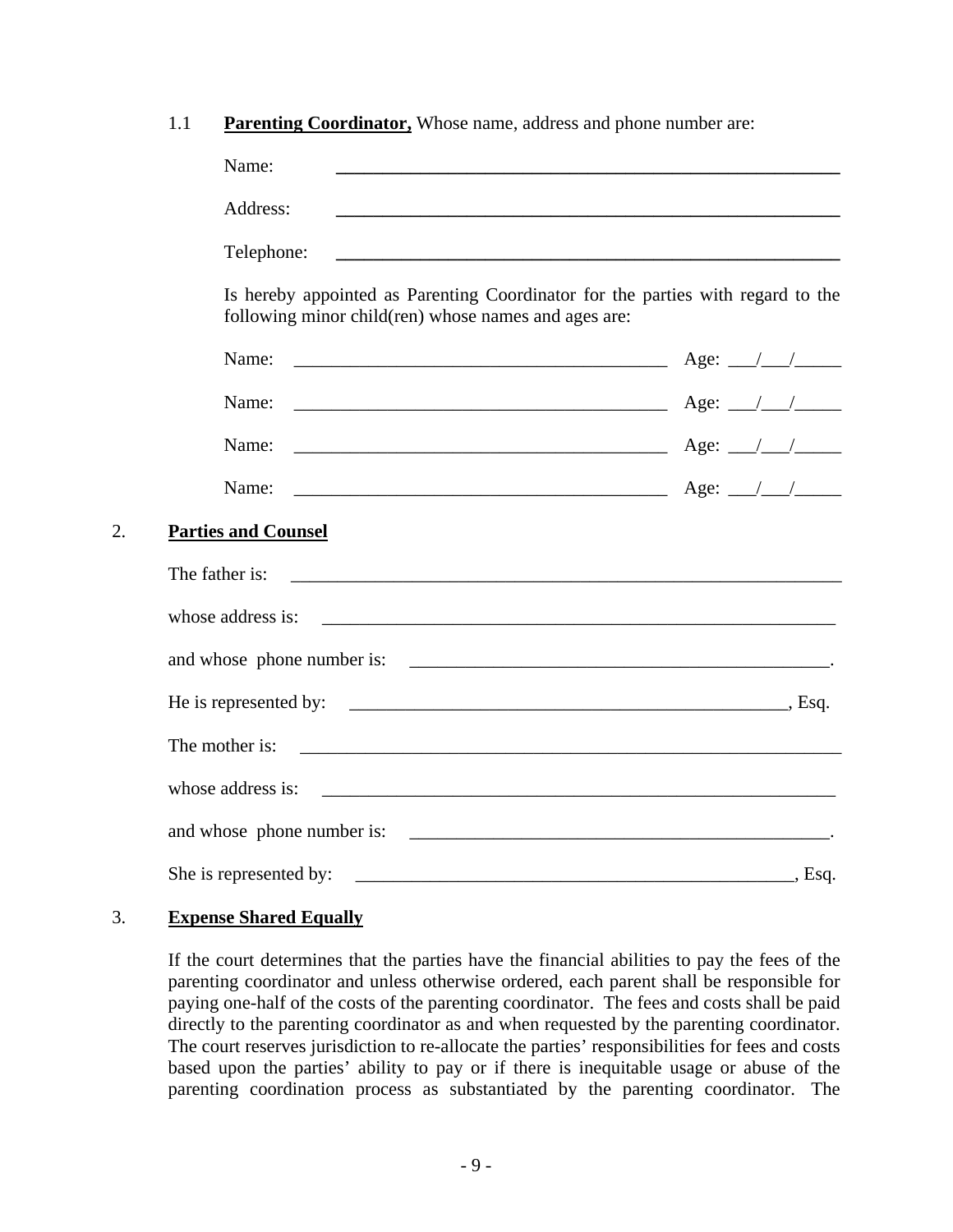parenting coordinator shall not proceed until he/she is satisfied with the terms and conditions of the payment for his/her services and unless all of his/her fees and costs are paid by the parties in a timely manner as ordered. In the event of nonpayment, the parenting coordinator shall write a letter to the court and the court will schedule a case management conference.

# 4. **Parenting Coordinator's Role and Responsibilities**

- 4.1 For the purposes of Parenting Coordination, a non-substantive change is a modification to the Parenting Plan that does not 1) significantly change the quantity or decrease the quality of time the child spends with each parent; 2) modify the designation of primary or secondary residential parent or rotating custody status established in the Parenting Plan; 3) modify the overall designation of shared or sole parental responsibility; or 4) modify or add any terms of supervised visitation**.**
- 4.2 The parenting coordinator shall have the following roles and responsibilities:
	- A. Monitor implementation of a voluntary or court-ordered Parenting Plan or parenting schedule;
	- B. Facilitate the resolution of disputes regarding the implementation of the Parenting Plan, the schedule, or parenting issues, provided such resolution does not involve a substantive change to the Parenting Plan. If there is a history of domestic violence, the parenting coordinator shall not facilitate negotiation of any issue unless the court has made a finding on the record that the history of domestic violence will not compromise the negotiation process. If the court has authorized the facilitation of negotiation when there is a history of domestic violence, the facilitation process shall not involve one party negotiating directly with the other or the parties being required to be present in the same place;
	- C. Recommend to parents strategies for implementing the Parenting Plan or resolving other parenting issues. Such recommendations may include that one or both parents avail themselves of accessible and appropriate community resources, including, but not limited to, random drug screens, parenting classes, and individual psychotherapy or family counseling, if there is a history or evidence that such referrals are appropriate;
	- D. Recommend to the parents non-substantive changes to the Parenting Plan;
	- E. Educate the parents to effectively:
		- (i) Parent in a manner that minimizes conflicts;
		- (ii) Communicate and negotiate with each other and their child(ren);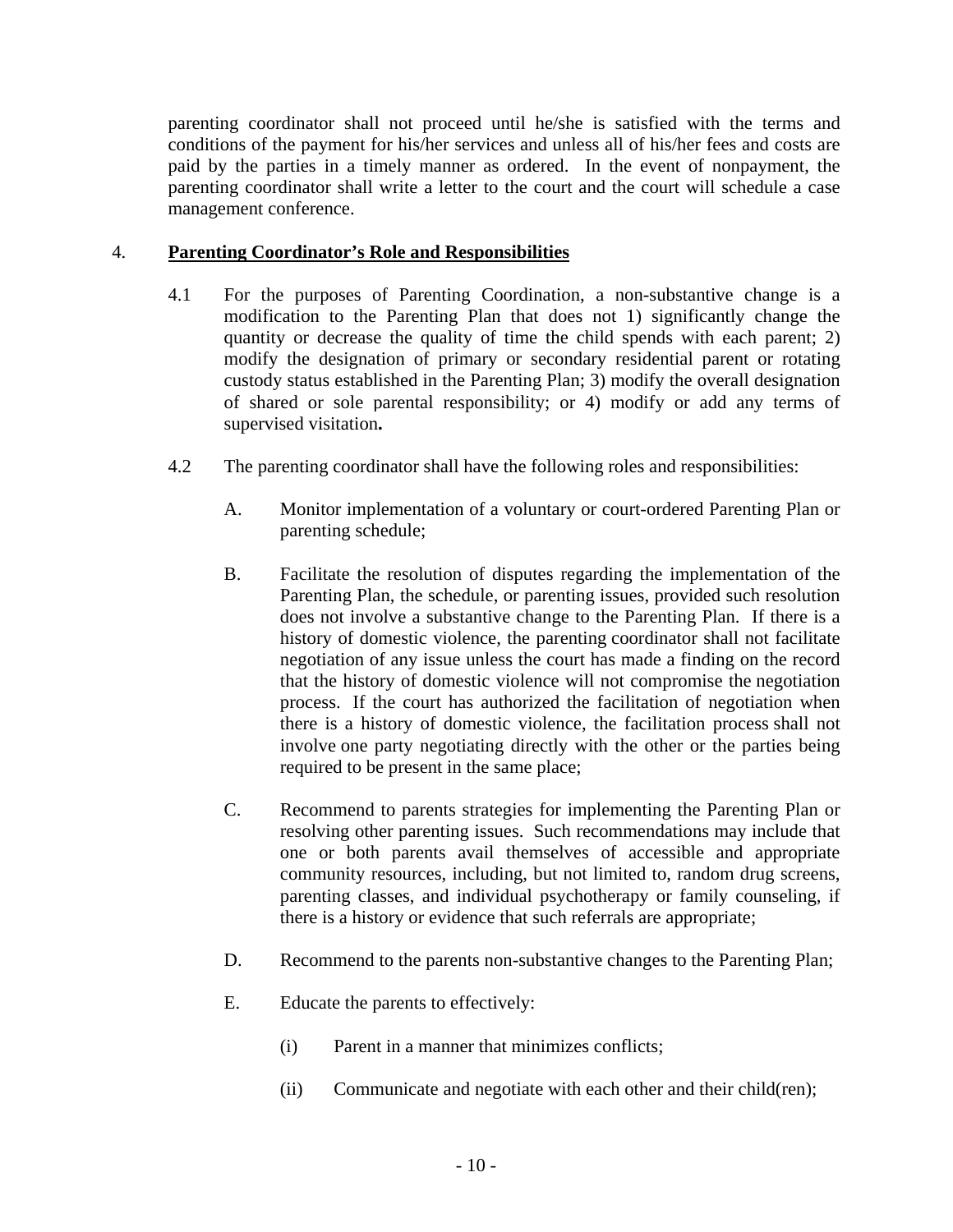- (iii) Develop and apply appropriate parenting skills;
- (iv) Understand principles of child development and issues facing child(ren) when their parents no longer live together;
- (v) Disengage from the other parent when engagement leads to conflicts and non-cooperation;
- (vi) Identify the sources of their conflict with each other and work jointly to minimize conflict and lessen its deleterious effects on the child(ren); and
- (vii) Allow the child(ren) to grow up free from the threat of being caught in the middle of their parents' disputes
- F. Report to the court regarding compliance with the parenting coordination process which could include recommendations to the court about how to more effectively implement the parenting coordination process;
- G. Report to the court the extent of the parents' compliance with other court orders [therapy, drug tests, child therapy] without providing a recommendation on what should be done regarding any lack of compliance;
- H. Identify to the court the need for a decision on a particular parenting issue but not recommend the specific resolution of the decision;
- I. Communicate with the parents and their child(ren), separately or together, in person or by telephone;
- J. Provide information to health care providers and mental health providers for the parents and the child(ren), and to any other third parties, when reasonably deemed necessary by the parenting coordinator.
- 4.3 With the consent of the parties and provided that there is no history or evidence of domestic violence which would make any of the following inappropriate, the parenting coordinator shall have these additional responsibilities:
	- A. Temporary decision-making authority to resolve non-substantive disputes between the parties until such time as a court order is entered modifying the decision.
	- B. Communication with parties, children, health care providers, psychological providers and any other third parties deemed necessary by the parenting coordinator. The parties will cooperate with the parenting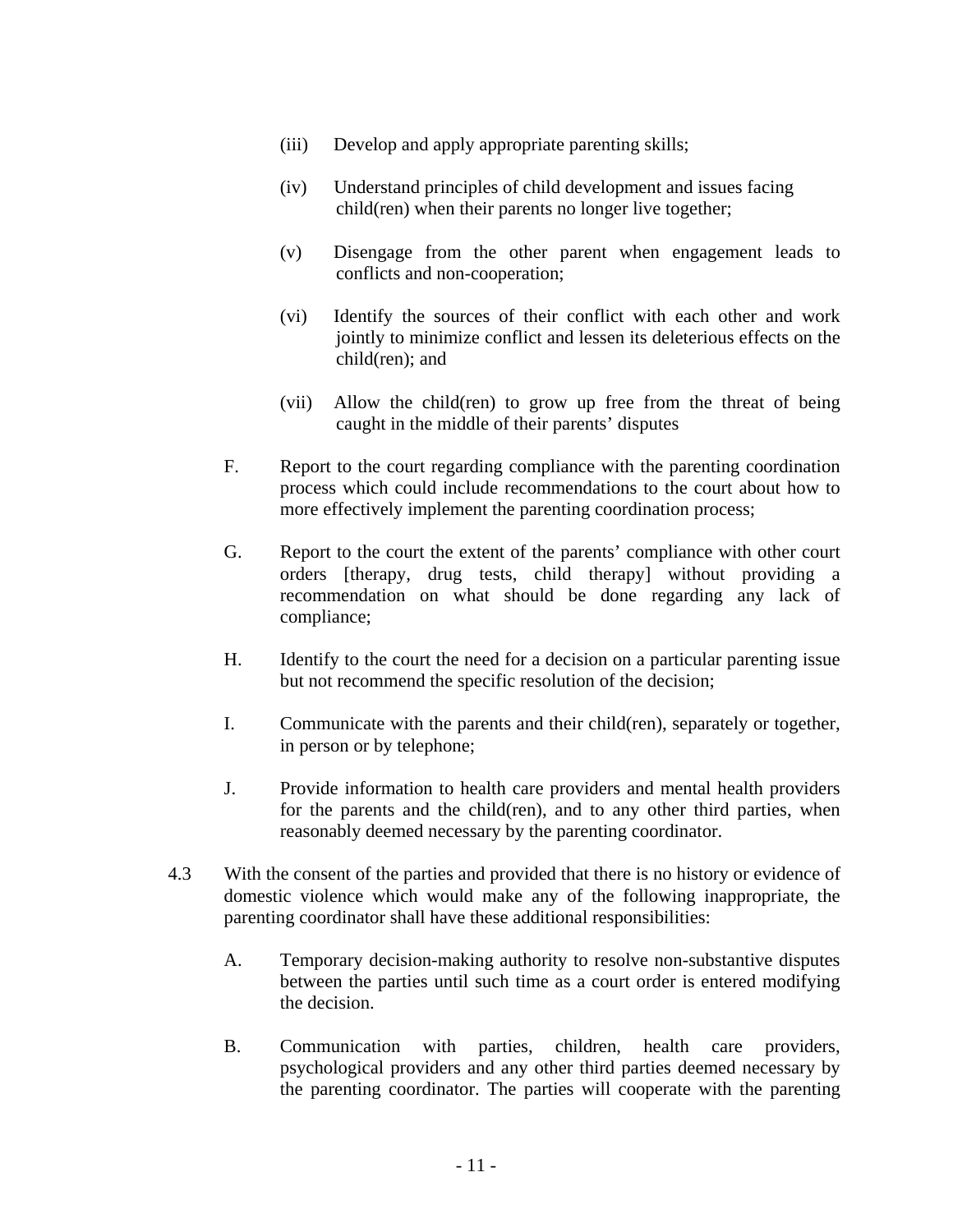coordinator and shall execute any necessary authorizations to enable the parenting coordinator to obtain information about the children and/or their parents.

C. Making recommendations to the court concerning non-substantive modifications to the Parenting Plan or developing an existing parenting plan when necessary.

# 5. **Parenting Coordinator Limitations**

- 5.1 A parenting coordinator may not serve in any of the following roles for any party or another member of the family for whom the parenting coordinator is providing or has provided parenting coordination services:
	- A. Custody evaluator or investigator
	- B. Mediator pursuant to chapter 44, Florida Statutes
	- C. Psychotherapist
	- D. Guardian Ad Litem
	- E. Attorney
	- F. Visitation Supervisor
- 5.2 A parenting coordinator may not:
	- A. Address financial matters between the parties;
	- B. Make a recommendation to court as to a substantive change in the Parenting Plan;
	- C. Modify the substantive rights of the parties as provided in the parenting agreement or other valid order;
	- D. If domestic violence is present or suspected, bring the parties within proximity of each other or facilitate party communication which would create the opportunity for violence or abuse or otherwise compromise the parenting coordination process;
	- E. Release confidential information, which is otherwise protected, that the parenting coordinator has received from other professionals except as may be ordered by the court or expressly agreed to by the necessary parties.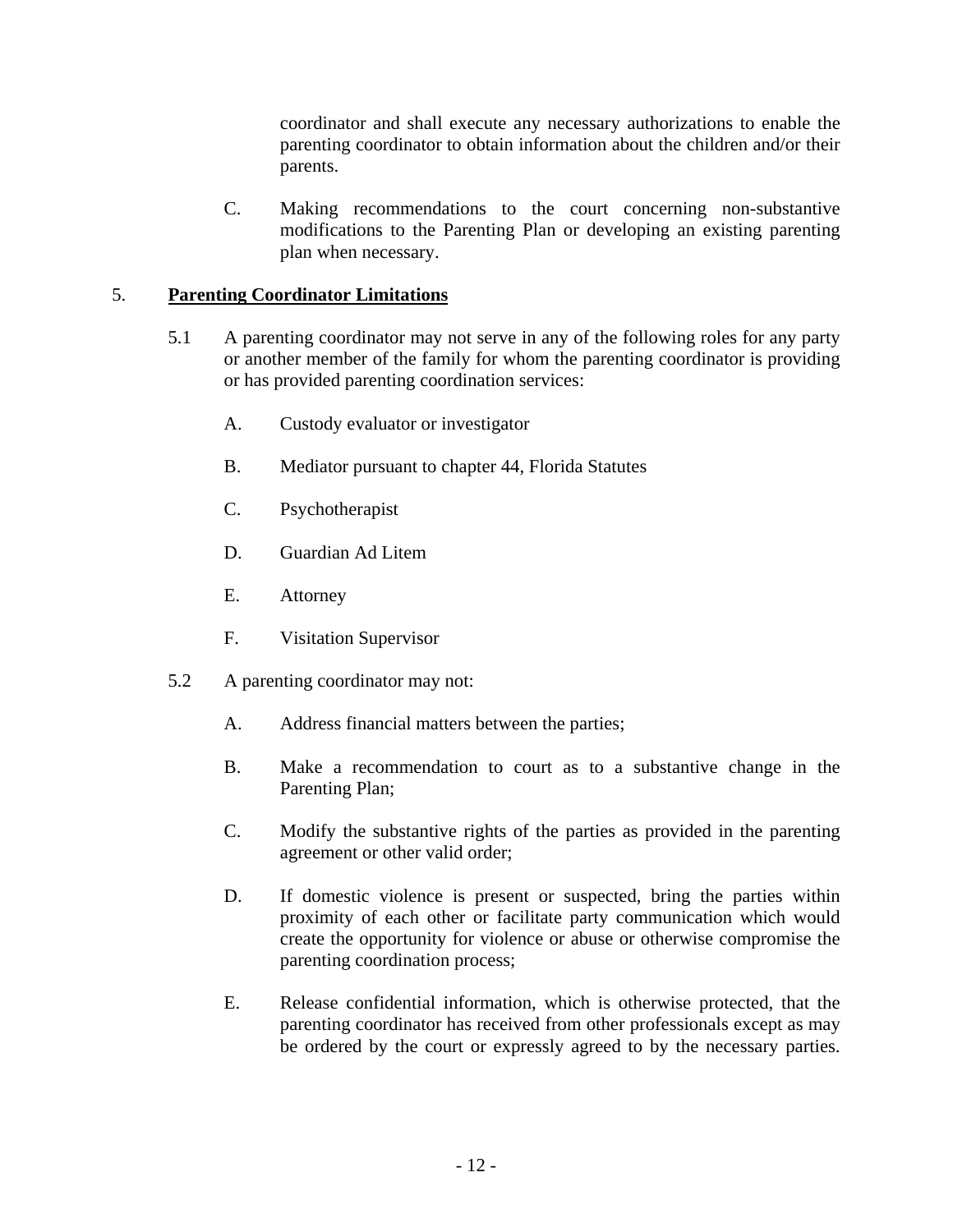5.3 A parenting coordinator is not required to provide crisis counseling or provide services during evenings or weekends.

## 6. **Scheduling**

 Each parent is responsible for contacting the parenting coordinator within 10 days of this order to schedule an initial meeting.

### 7. **Domestic Violence**

If, during the parenting coordination process, the court finds domestic violence issues which appear to compromise the safety of any person or the integrity of the process, the court will terminate the process*.* 

### 8. **Parenting Coordinator Reports and Appearances in Court**

- 8.1 Copies of all parenting coordinator's reports to the court shall be sent to the parties, their attorneys, and the guardian ad litem. The parenting coordinator's reports are not confidential and may be presented to the court by the parties or counsel according to rules of evidence. In cases where there is a history domestic violence, the parenting coordinator shall take necessary steps to protect certain personal information about the victim which may be necessary to protect the safety of the victim and integrity of the parenting coordination process.
- 8.2 If either party wants the parenting coordinator to testify on any matter, he or she must first file a motion and notice of hearing and show good cause in the motion and at the hearing why the court should require the coordinator to testify. The coordinator must be given a copy of the motion and notice of hearing. The requesting party shall initially be responsible to compensate the parenting coordinator for his or her attendance at court.
- 8.3 During the term of appointment of the parenting coordinator, the court will schedule status conferences to monitor the parenting coordination process and will assess the necessity for the continuation of parenting coordination after a period of two years from the designation of the parenting coordinator.
- 8.4 The parenting coordinator shall not be called as a witness in any court proceeding regarding change of primary residence except by order of court based on good cause shown in exceptional cases.
- 8.5 A parenting coordinator who is called to testify in a court proceeding is not automatically disqualified from participating in further parenting coordination efforts with the family. However, following such testimony, the court in its discretion may order substitution of a new parenting coordinator or the parenting coordinator may voluntarily determine that such substitution would be in the best interest of the child(ren).